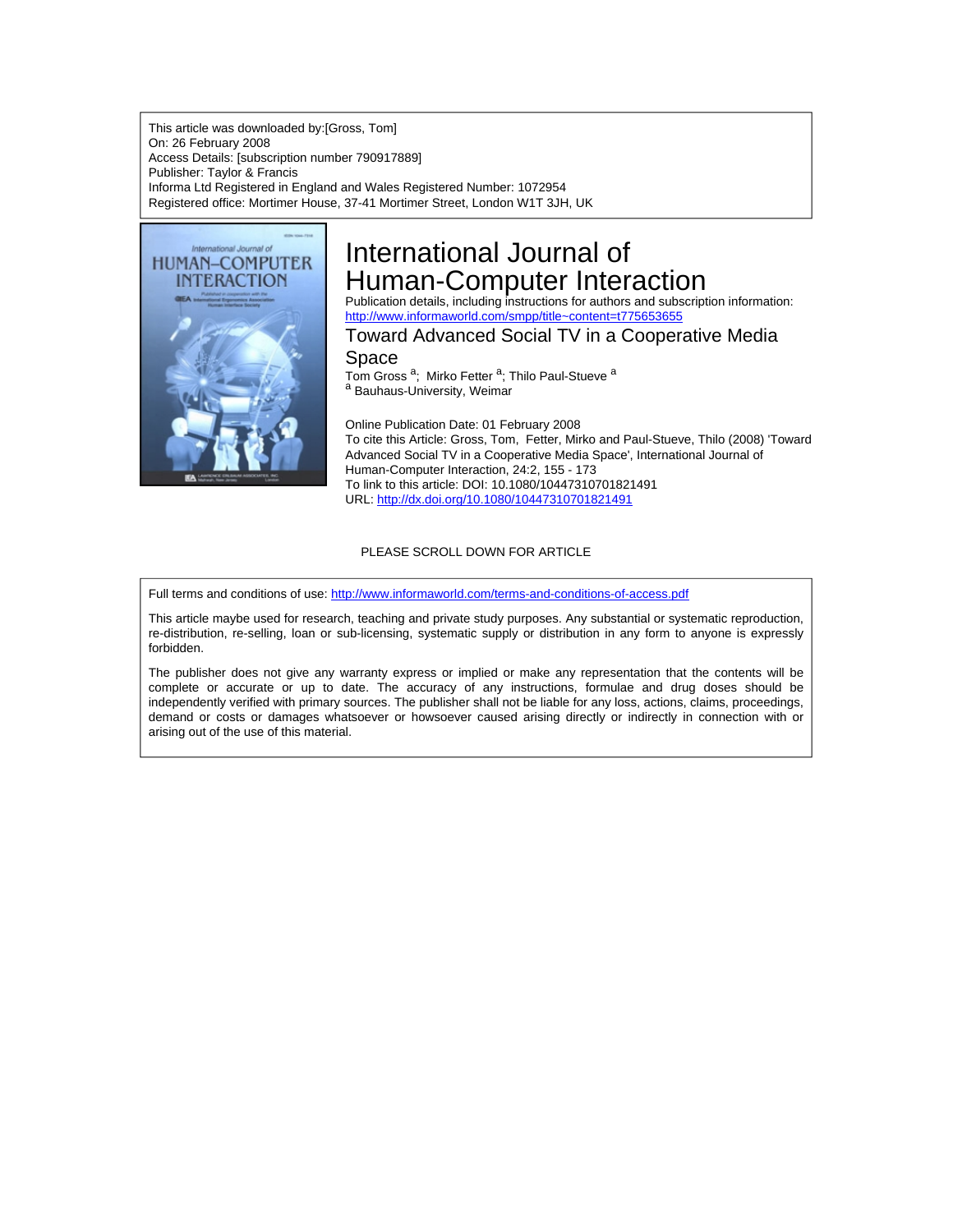

## HIHC 1044-7318 1532-7590International journal of Human–Computer Interaction, Vol. 24, No. 2, Dec 2007: pp. 0–0 Intl. journal of Human–Computer Interaction *Toward Advanced Social TV in a Cooperative Media Space*

**Tom Gross, Mirko Fetter, and Thilo Paul-Stueve**

Bauhaus-University, Weimar

Social TV systems provide groups of TV spectators with technical support for colocated and geographically distributed TV watching and social interaction. This article provides a systematic overview of the design space of Social TV and suggests a technical framework for flexible Social TV providing groups of TV spectators with sophisticated yet easy-to-use support for colocated and geographically distributed TV watching and social interaction. It sketches a scenario of advanced Social TV and then reviews previous concepts and systems as well as studies on Social TV to come to an in-depth presentation of design dimensions of Social TV. It introduces the Cooperative Media Space for Social TV as a technical platform for flexible support of advanced Social TV along the identified design dimensions.

## *1. INTRODUCTION*

Social TV has a huge potential for making the group-viewing experience of TV spectators more enjoyable by providing novel means for advanced social interaction among spectators. The concept of Social TV can be defined as "the increasing integration of television and computer technology to support sociable, computermediated group viewing experiences" (Oehlberg, Ducheneaut, Thomton, Moore, & Nickell, 2006, p. 251).

In the following scenario the potential of Social TV is illustrated in four typical situations of advanced Social TV: virtual copresence of remote spectators while watching TV, communication with remote spectators while watching the same TV show, flexible adaptation of settings to groups of spectators while watching TV, and private conversations among group members.

Peter—a student from Germany currently on a student exchange in London comes home from a busy day at university and wants to relax. He turns on his TV

We thank the members of the Cooperative Media Lab—especially Tareg Egla, and Christoph Oemig—for inspiring discussions on the concepts and guidance of the students for the implementation of PRIMI and Sens-ation. Special thanks also to Konstantinos Chorianopoulos and the anonymous reviewers for inspiring comments on earlier versions of this article.

Correspondence should be addressed to Tom Gross, Faculty of Media, Bauhaus-University Weimar, 99421, Weimar, Germany. E-mail: email@tomgross.net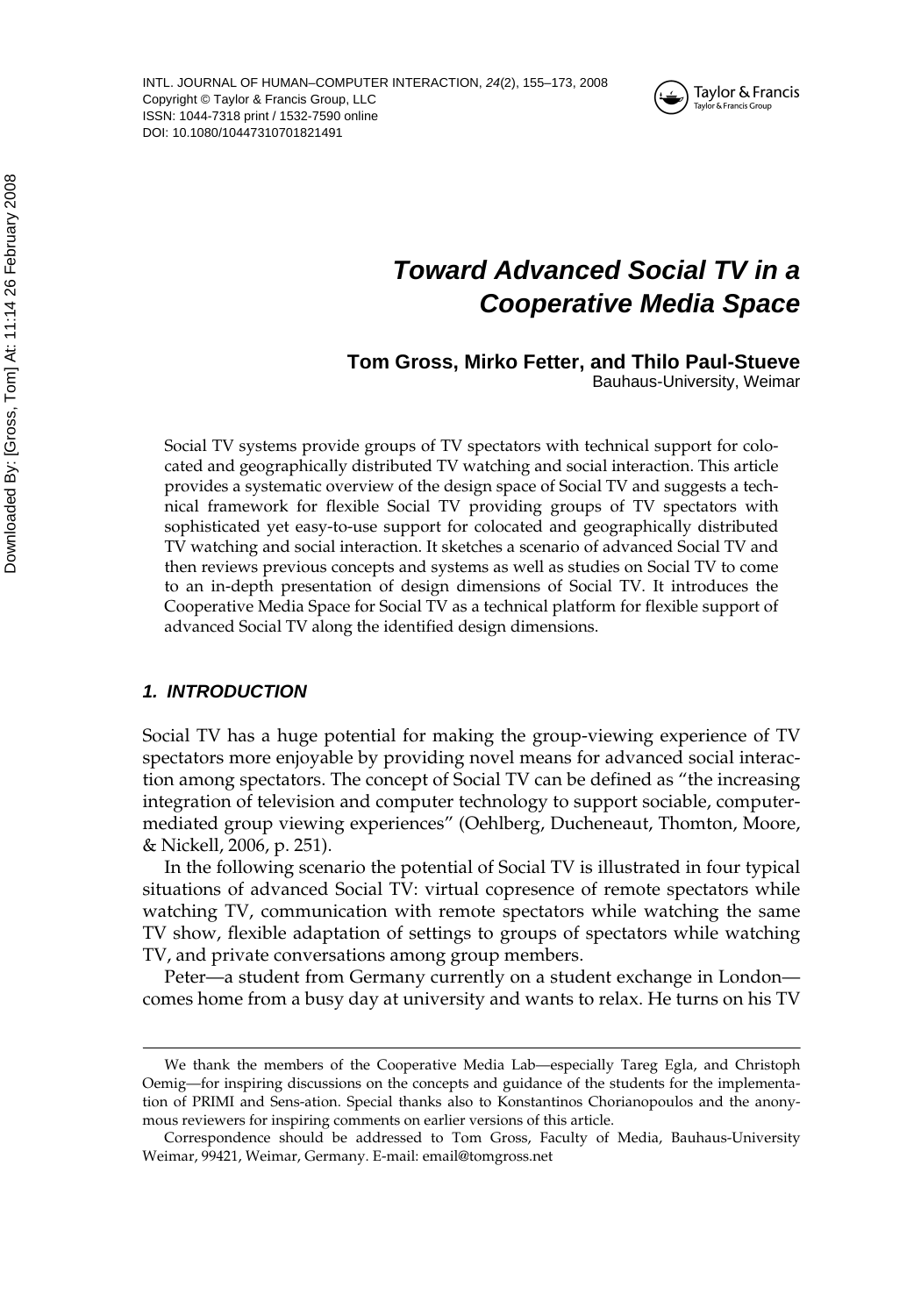set and activates the buddy list, which then appears on the right side of the TV screen and shows a list of all his friends who are online and watching TV at their homes (the top left of Figure 1 shows this situation of virtual co-presence of remote spectators).

Peter can see that a group of his friends are watching the news together in Sue's apartment in Berlin (cf. fourth row in the same buddy list). Peter asks them via a short text message whether they want to watch a movie together. They agree but first want to finish watching the news.

So Peter also tunes in to the news and is presented a screen with the TV news; on the right side of the screen a video window shows his friends, who are watching the same channel and sitting in Sue's apartment on a sofa, as well as another video window showing himself (the bottom left of Figure 1 shows this communication with remote spectators via audio and video). While watching the news, a discussion about some political topics arises in a conversation. As the discussion gets more vigorous, the platform adapts and lowers the volume of the news to allow a better conversation.

Meanwhile, Peter gets a notification from his buddy list, which is still running in the background, that his friend Paul wants to come over to visit him in his apartment in a few minutes. After Paul arrives, the friends in both places—in Peter's and in Sue's apartment—use an application called MovieMatch to select a movie everybody is interested in. By chance, Peter has the recommended movie in his personal DVD collection, and he starts broadcasting it to his friends in Berlin.



**FIGURE 1** Mock-ups of the scenario: virtual co-presence of remote spectators while watching TV (top left); communication with remote spectators while watching the same TV show (bottom left); and flexible adaptation of settings to groups of spectators while watching TV at the same place (right).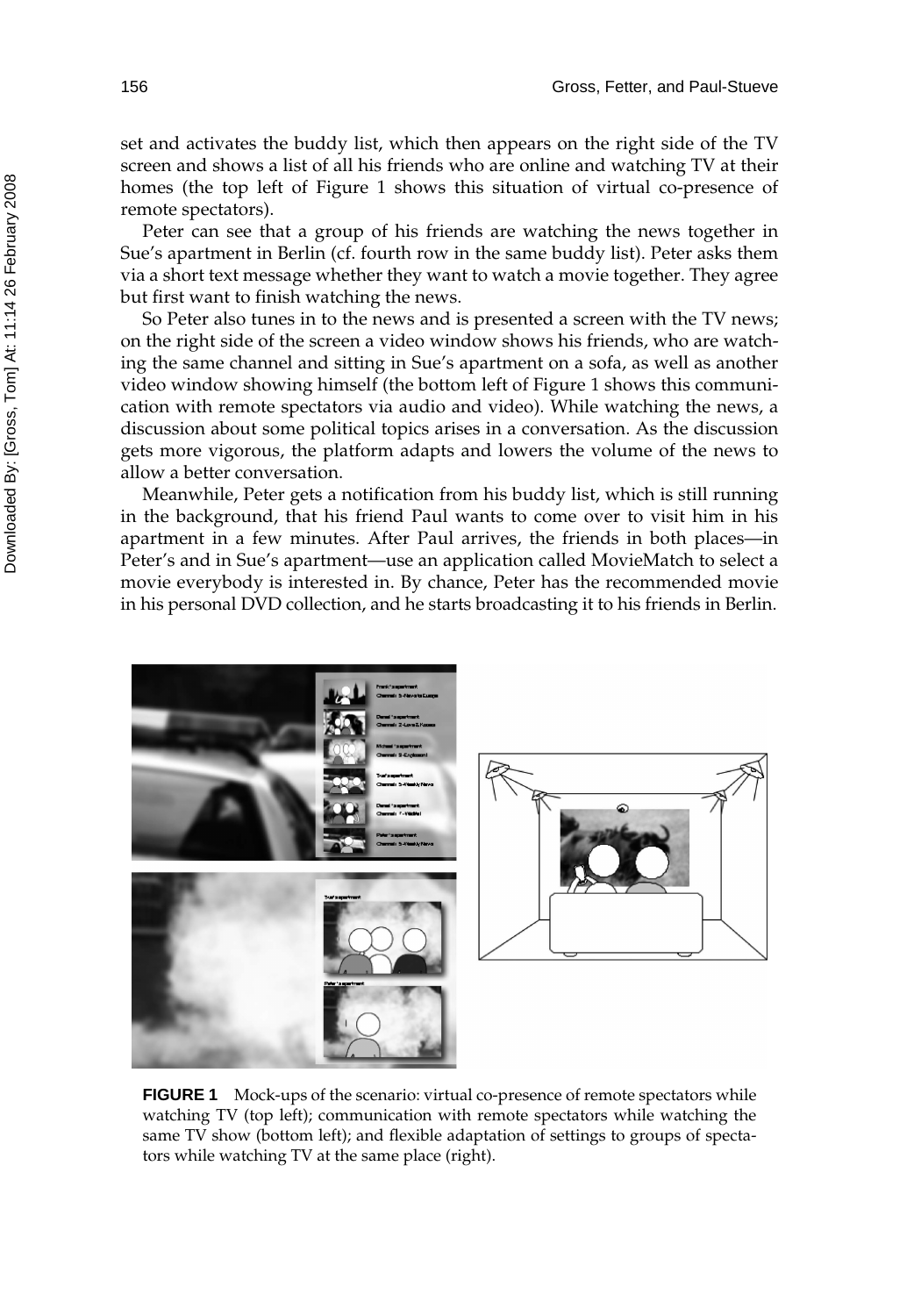To increase the immersion and the feeling of togetherness, the system now tries to match the lighting settings in the two rooms. It also adapts the TV settings like volume, luminance, and so forth, to best suit the personal preferences of all viewers (the right side of Figure 1 shows this flexible adaptation of settings to groups, including a device on top of the screen capturing the present persons and the current illumination of the room).

During the movie Paul starts chatting with one of his friends in Berlin about the main actress. Together they check an online movie database and talk about her other movies. They both use text messages on their personal digital assistant and mobile phone, respectively, because using the onscreen display and voice or video chat would probably disturb the other spectators (the right side of Figure 1 shows this private conversations among group members, including the personal digital assistant in Paul's hand).

In this article we want to depart from this scenario and elaborate on the design space for Social TV and report on a technical framework for advanced Social TV covering the dimensions identified. We depart from existing concepts and systems as well as studies of social action and interaction around home technology and TV watching and elaborate on the design space of Social TV and suggest a technical framework with sophisticated yet easy-to-use technical support for colocated and geographically distributed TV watching and social interaction. The following section glances at existing technical platforms for Social TV. Section 3 reports on existing studies and discusses design dimensions of Social TV. Section 4 introduces a technical framework for advanced Social TV and describes its two major components developed in our lab: the Platform for Research on Instant Messaging Infrastructures (PRIMI) for instant messaging and the Sens-ation platform for sensor-based environments. Finally, section 5 summarizes the contributions of this article and draws conclusions.

## *2. TECHNICAL CONCEPTS AND SYSTEMS FOR SOCIAL TV*

Several articles have addressed issues of technological support for Social TV. They range from lightweight combinations of information and communication technology with TV technology to more sophisticated and integrated platforms. This section provides a brief overview of some influential work.

In several Human Connectedness systems Agamanolis (2006) explored the possibilities of new forms of distant social interaction triggered by mutual broadcasts among two sites. The Viper system offers producers of movies new types of narratives and easy editing of videos. The Reflexion video conferencing system provides a seamless integration of multiple video sources by extracting the image of the participants from the background and merging them together into one big life group image. It can also provide awareness on the speech activity level of the individual participants by putting active persons in the foreground and moving passive persons toward the background and continuously fading them out. The iCom system provides background awareness and chance encounters through permanent coupling of remote rooms. The tunA system is a mobile music-sharing tool. The Breakout for Two system is a prototype for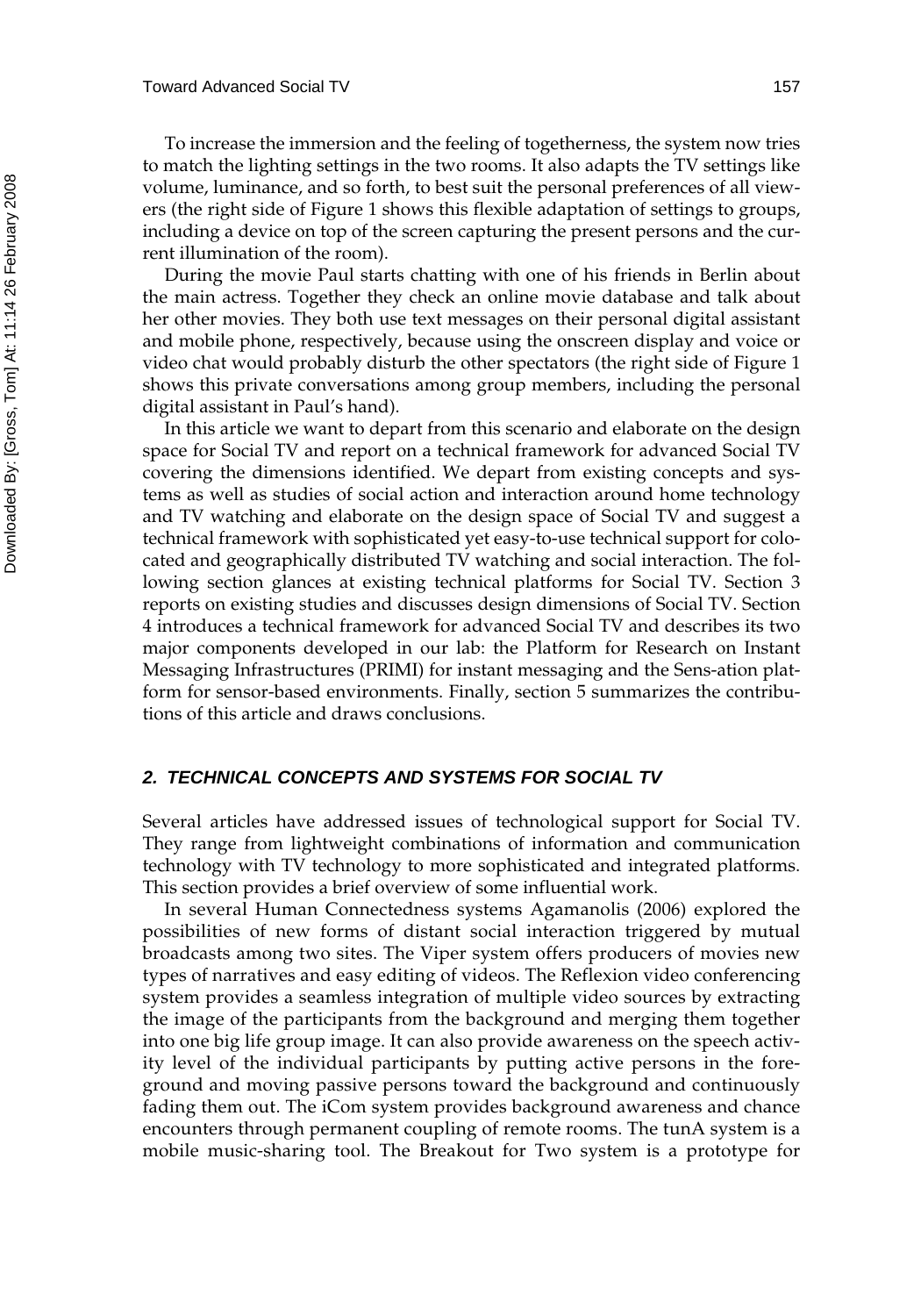sports over distance (Agamanolis, 2006). Finally, the Vision Television project (Bove & Agamanolis, 2006) uses similar foreground visualisations as suggested in our scenario just listed.

In a Social TV setup for a study Oehlberg et al. (2006) connected two distributed groups of TV spectators with an audio link, so all participants could hear the conversations in either room. The system is based on the Robust Audio Tool (Kirstein & O'Hanlon, 2006) running on a notebook below the TV sets.

Some integration of instant messaging and TV sets has been suggested. The Media Centre Buddies system integrates TV technology into an instant messaging application (Regan & Todd, 2004). The main purpose here was to allow multiple users to log into an instant messaging client and to experiment with notifications of incoming messages. Social Software for Set-Top Boxes is a thoughtful mock-up integrating instant messaging functionality into the TV (Coates, 2006). The author suggests that users can open a buddy list on the TV screen that shows all online buddies and the TV channels and shows they are currently watching. A pop-up alert window on the TV screen informs about buddies who switch channels. Furthermore, users can communicate with each other via text messages or audio and video conferences. Users can exchange information on schedules for upcoming recordings and exchange recordings if they miss recording themselves.

Finally, the Amigo TV system provides a technological platform for integrating content delivery, communities, and communication among spectators (Coppens, Vanparijs, & Handelkyn, 2005). The content of the broadcasts can be personalized by sharing personal photos and home videos. Community functionality allows users to meet online, see each other in buddy lists, and schedule meetings in online calendars. Communication support allows for voice, text, and video communication and expression through animated avatars. The Amigo TV system is based on IPTV (ITU, 2006) for personalized content, the eXtensible Messaging and Presence Protocol (XMPP; Day, Aggarwal, Mohr, & Vincent, 2000; Day, Rosenberg, & Sugano, 2000) for presence and buddy lists, and the Real-time Transport Protocol (Schulzrinne, Casner, Frederick, & Jacobson, 1993) for communication.

Overall the Amigo TV is probably among the most advanced Social TV systems. Yet it lacks a sensor-based approach for capturing the users' context and interaction with the environment and adapting accordingly.

## *3. THE DESIGN SPACE OF SOCIAL TV*

In the last few years many concepts and systems for Social TV have been developed, and a considerable amount of studies mainly related to social issues of Social TV have been carried out. For a better overview of the challenges and opportunities in the design and development of Social TV systems this section elaborates on the design space of Social TV. To exemplify some opportunities it first introduces existing studies of Social TV. It then broadens up the scope to discuss general challenges and opportunities of by introducing design dimensions of Social TV.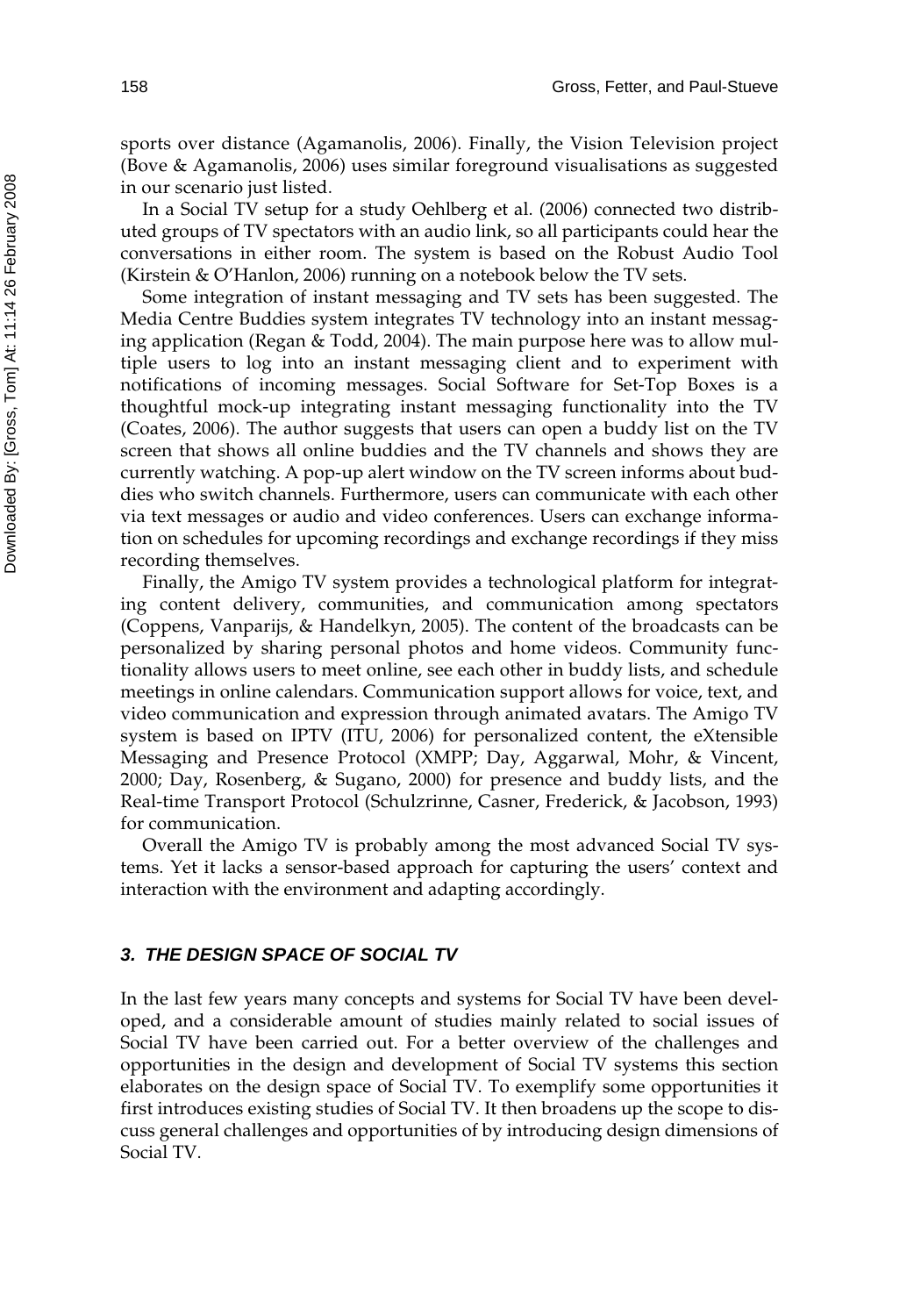#### *3.1 Studies of Social Aspects of Home Technology, TV, and TV Watching*

Several empirical studies in the private home with particular attention to the social interaction among people involved (typically family members and their visitors), and to the interaction of these people with their environment (typically the technical equipment and the space surrounding it), have been made and provide valuable hints with respect to the social aspects of home technology, TV, and TV watching.

O'Brien, Rodden, Rouncefield, and Hughes (1999) did a general study of the interaction among family members in private homes emerging around home technology that is very informative to designers and developers of interaction technology for private homes. The authors pointed out that "the contrast between work and domestic environments is not at all sharp" (p. 283). However, they also emphasized that the practices and activities in private homes can be very specific and technology not addressing these circumstances adequately can fail. The authors described some insightful ethnomethodologically informed ethnographic findings (Garfinkel, 1967). Here we can only provide two short examples that are relevant for our Social TV setting. First, they found a close coupling between the use of home technology and the space surrounding the technology. For instance, if a family has a TV set and a stereo set in their living room, the two typically mutually exclude each other. So the social arrangements regulate spatial and temporal structure and evolution of the occupation of space in the private home. Second, they found that each family member attributed specific sociability to the individual home technology. For instance, most family members would switch off the TV set when they receive visitors, whereas they would leave on the music of the radio.

Oehlberg et al. (2006) empirically studied the use of their Social TV system to get new insights with respect to social interaction among TV watchers. In their study they analyzed two settings: In the first setting the conversations in a colocated group of TV spectators was analyzed, and in a second setting the conversations in two remote groups of TV spectators connected with a permanent audio link were analyzed. It is interesting that the settings had low influence on the conversations—that is, the social interactions in the two settings had very similar nature and structure. However, the type of the TV show had a major impact on the conversations. For instance, the interaction during people-centered shows was more intense than during documentaries. Five different types of conversation contents could be identified: direct comments to the contents of the TV show, indirect comments with some relevance to the contents of the TV show, general social exchange about participants and their family and friends, organizational comments concerning the arrangement of the TV set and channel, and phatic responses about the participants' feelings. The authors came to the following concluding guidelines for the design of Social TV systems:

support the proper timing of social interaction during group television viewing; minimise disruptions in the television program's flow; isolate exchanges that are beneficial to the group from side conversations and non-sequitur; allow viewers to move in and out of the audience smoothly; and avoid drawing viewers' attention away from the television screen. (Oehlberg et al., 2006, p. 256f)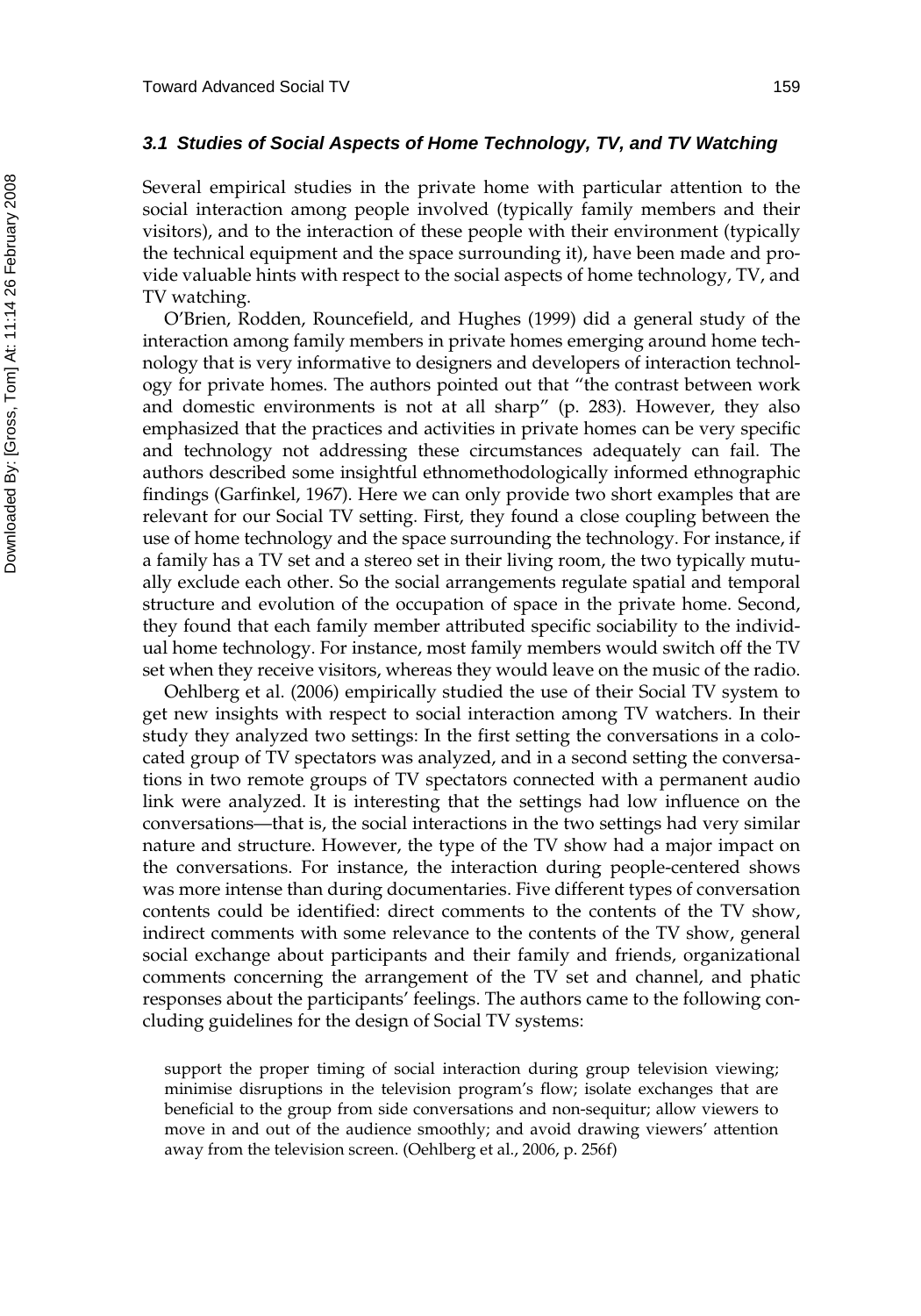#### *3.2 Design Dimensions of Social TV*

The aforementioned empirical studies describe typical interaction patterns of TV spectators using a Social TV system. They identify important aspects of typical functionality that Social TV systems should provide, of social settings, of spatial and temporal settings, and of adaptivity of the system to its users. In the following these aspects are discussed in detail.

*Functionality.* Social TV systems as reported in the aforementioned examples basically support the two core functions of group TV watching and of presence information and online communication, and optionally recommendations of channels, shows, or movies.

Group TV watching over multiple TV sets requires that the TV sets are connected and can exchange information on the channel or show currently running on each TV set. Most of the previously described systems support group TV watching (the Amigo TV system is certainly the most elaborated system for group TV watching; Coppens et al., 2005). Thereby, the individual group members in front of their TV sets can see either the same channel or show or different channels or shows. For multiuser applications in similar settings—that is, when multiple computers and the applications running on them are connected—several modes of coupling have been suggested (Dewan & Choudhary, 1991). The two most prominent are tight coupling and loose coupling; tight coupling refers to a system in which all users of the multiuser application work with the same data and have the same view on the data, and loose coupling refers to a system in which the users work with the same data but are free to move to different places within the data. Tight coupling according to the WYSIWIS (What-You-See-Is-What-I-See) principle typically entails the slaving of the view of all participants to one master—that is, whenever the master moves in the data, all slaves move automatically with it (Begole, Rosson, & Shaffer, 1999). The same principle can be applied to Social TV, where spectators might want to watch either different channels or the same channels or shows, or even might want to follow a specific spectator who shows them through the channels or shows. The latter mode mimics the situation of colocated group in which also one spectator typically has the remote control. In addition, systems can support the legal sharing of movies among users as exemplified in the aforementioned scenario.

Presence information and online communication are very important for the social exchange and coordination among remote spectators. Several of the previously described Social TV systems support presence information and online communication (especially the instant messaging integration of Regan & Todd, 2004). They have been widely explored in the computer-supported cooperative work (CSCW) and computer-mediated communication domain, where several concepts and systems for remote interaction have been developed within the last 2 decades. For instance, media spaces provide general awareness of the presence of remote parties and foster spontaneous and informal social interaction (e.g., Portholes [Dourish & Bly, 1992], RAVE [Gaver et al., 1992], Thunderwire [Ackermann, Hindus, Mainwaring, & Starr, 1997]). Thereby, technology should provide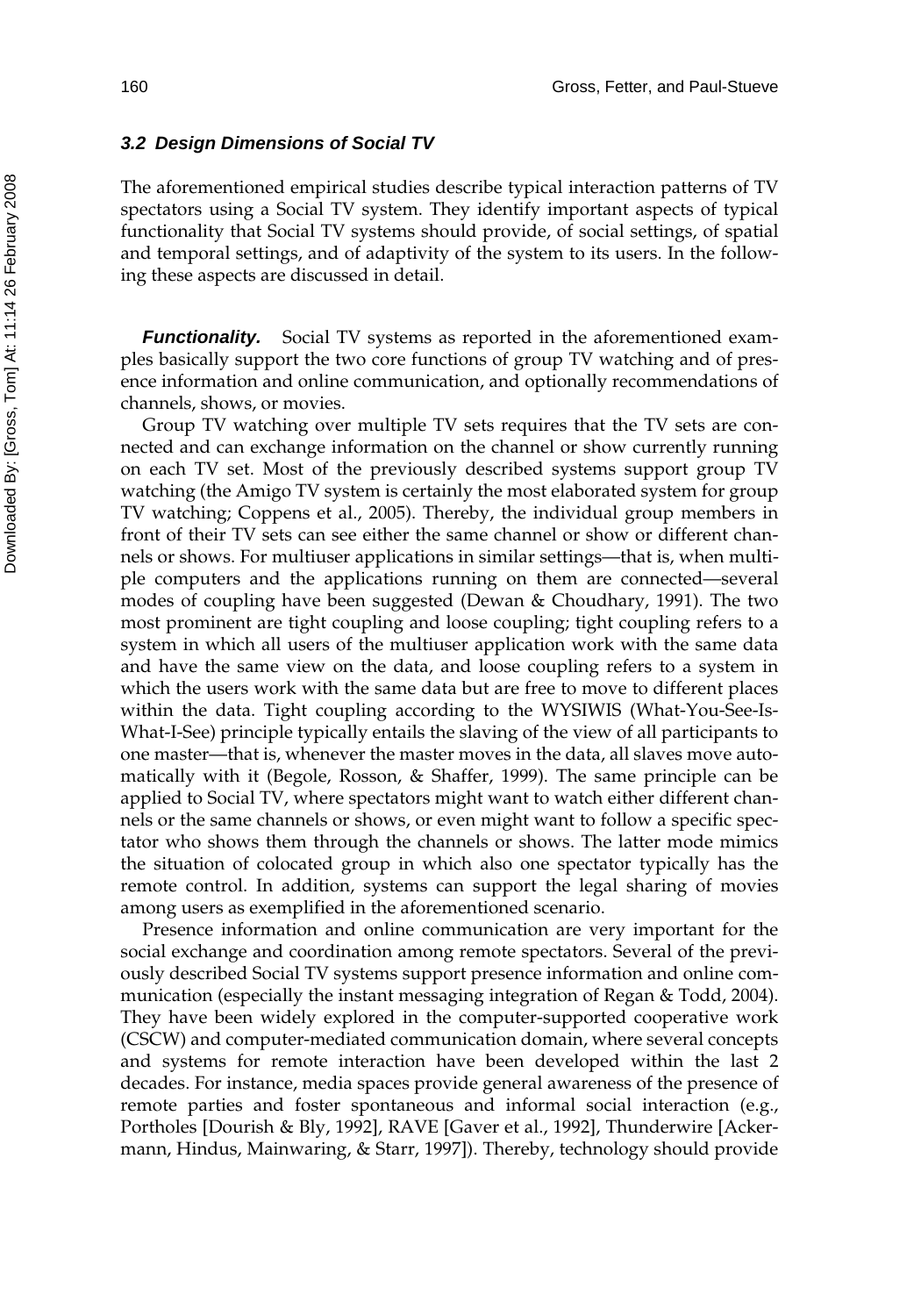remote users with adequate awareness on the presence and availability of remote parties—in the context of Social TV especially with information on the availability for watching TV together or basic social interaction—without disturbing users too frequently from their primary activity (Gross & Prinz, 2004; Gross, Stary, & Totter, 2005). A central aspect to presence information is the users' free will—that is, only if users agree that their data should be captured and presented to other users (such as a user's presence in the system, the channels and shows currently being watched). Concerning online communication, basically the following media for communication can be used: text, audio, and video. Text communication can be easily stored in the context where it was produced and it allows parallel conversations, whereas audio and video communication is fast and easy but can conflict with the audio and video of the TV contents. Overall, the choice of communication media to support strongly depends on the context of use and base technology.

Besides group TV watching and presence information and online communication, Social TV systems can optionally support recommendations of shows and channels. Similar to recommender systems (Resnick & Varian, 1997) Social TV systems can automatically capture and store information on the shows and channels a user has seen and allow users to enter their personal ratings and comments. They can infer a profile of each user's preferences and present recommendations to individual users or shared recommendations to groups of users.

*Social, spatial, and temporal settings.* The social, spatial, and temporal settings mainly refer to the spectators per se as well as their geographical positions and the timing of their activities.

Social settings can include individual spectators, dyads of two spectators, groups of typically up to 15 spectators, large communities of much more than 15 spectators, or individuals or subgroups within groups of spectators. Furthermore, combinations are possible (such as an individual spectator in one place watching a show or channel with a group in a second place). Depending on the social setting, either concepts and mechanisms for small groups of typically up to 15 users can be found in CSCW and groupware literature (e.g., Borghoff & Schlichter, 2000; Marca & Bock, 1992), or in online and virtual community literature (e.g., Preece, 2000; Rheingold, 1996) for larger social settings. As Oehlberg et al. (2006) found in the study on Social TV use, the spectators involved in group TV watching have a considerable desire for interaction with each other—this should be considered when planning for large groups or communities.

Spatial settings can refer either to the absolute geographical position of the spectators or to the relative copresence of spectators (Jones, Grandhi, Terveen, & Whittaker, 2004). The absolute geographic position refers either to the static place where a spectator is or to the locations of a mobile spectator. The relative copresence of spectators gives insight on the distance between spectators: typically spectators can be either colocated at the same location or remote at different locations. Rodden and Blair (1991) identified two additional hybrid forms of colocation, where virtually colocated means that users are at different places and connected through low-fidelity information and communication technology (in a Social TV setting, this might be the case if one user is on the way to another user's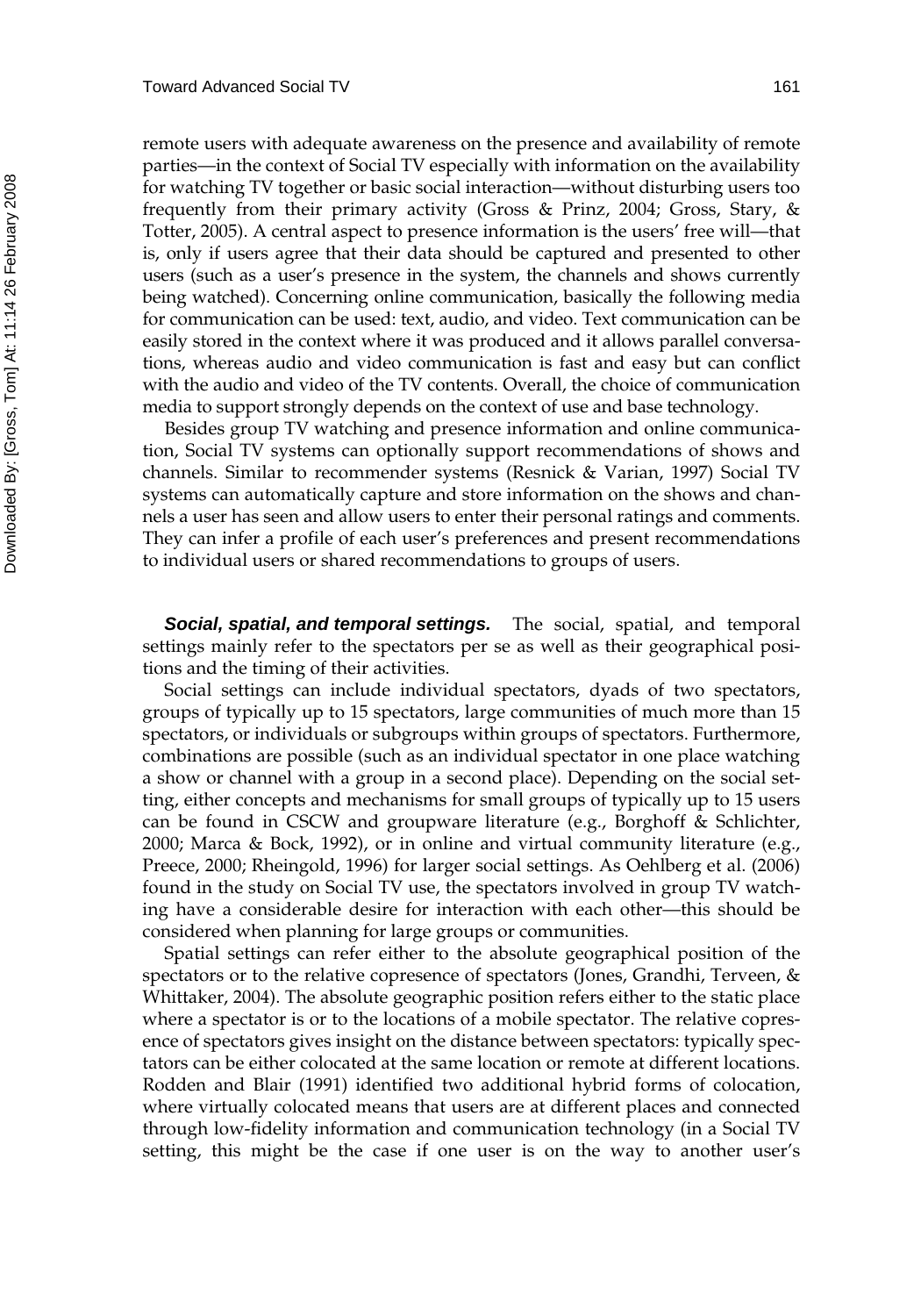apartment and uses the personal digital assistant to start negotiating the movie to be watched) and locally remote means that users have some high-bandwidth conferencing systems (in a Social TV setting this might be the case if two users have full-fledged audio and video connection between their apartments). As identified by O'Brien et al. (1999) in our study, home technology has specific implications on the use of the real space, and in particular the parallel use of different technologies in the same real space has its limitations.

Temporal settings can relate either to other spectators or to a specific show. Concerning other spectators the interactions of spectators can be either asynchronous, where the spectators use the Social TV system at different times, or synchronous, where the spectators use the Social TV system at the same time. Furthermore, systems can be of a mixed nature—according to Rodden and Blair (1991), mixed cooperative systems "contain elements of support for both synchronous and asynchronous cooperation" (p. 51). For Social TV systems, an example of mixed cooperation is when remote spectators can communicate with other online spectators via text chat in real-time and leave text messages to off-line spectators. Concerning a specific show, the actions of and interactions among spectators can happen before the show, such as negotiating the show to be watched together; during the show, such as commenting the current show; or after the show, such as rating and commenting the show just seen. As Oehlberg et al. (2006) found in their study the support of proper timing of the TV show and the social interaction during the TV shows is important. So flexible mechanisms for switching between different modes of coupling might be required.

*Adaptivity.* Usability in general is of central importance for the design and success of any systems (Hammond, Gross, & Wesson, 2002), and adaptivity in particular is a vital dimension in the design of Social TV systems. Adaptivity means that a system is "intended to behave according to the user's needs and preferences" (Sanches, Leggett, & Schnase, 1994, p. 369), whereas adaptability means that the system allows the users to actively change the system's behavior. As Oehlberg et al. (2006) discussed, the spectators typically had a considerable amount of organizational comments. Proper adaptivity might help reduce these types of conversations. Important design considerations for adaptivity are the procedure of processing the data, the users involved, and the application.

Systems supporting adaptivity typically use the following procedure: They capture and store various types of information about the user, such as shows and channels already or currently being watched; TV settings, such as volume and brightness; and environment settings, such as settings of the lights in the room where the user watches TV. They then typically use machine-learning algorithms to infer on users' preferences and needs (e.g., to detect a potential correlation between the sound level in the room and the preferred volume of the TV set). Finally they actuate—that is, adapt the application or environment according to their assumptions (e.g., adapt the volume of the TV set).

Adaptivity support can either address individual users or groups of users. For individual users the approach is straightforward: capturing and inferring on single-user data and changing the behavior. For groups of users a more complex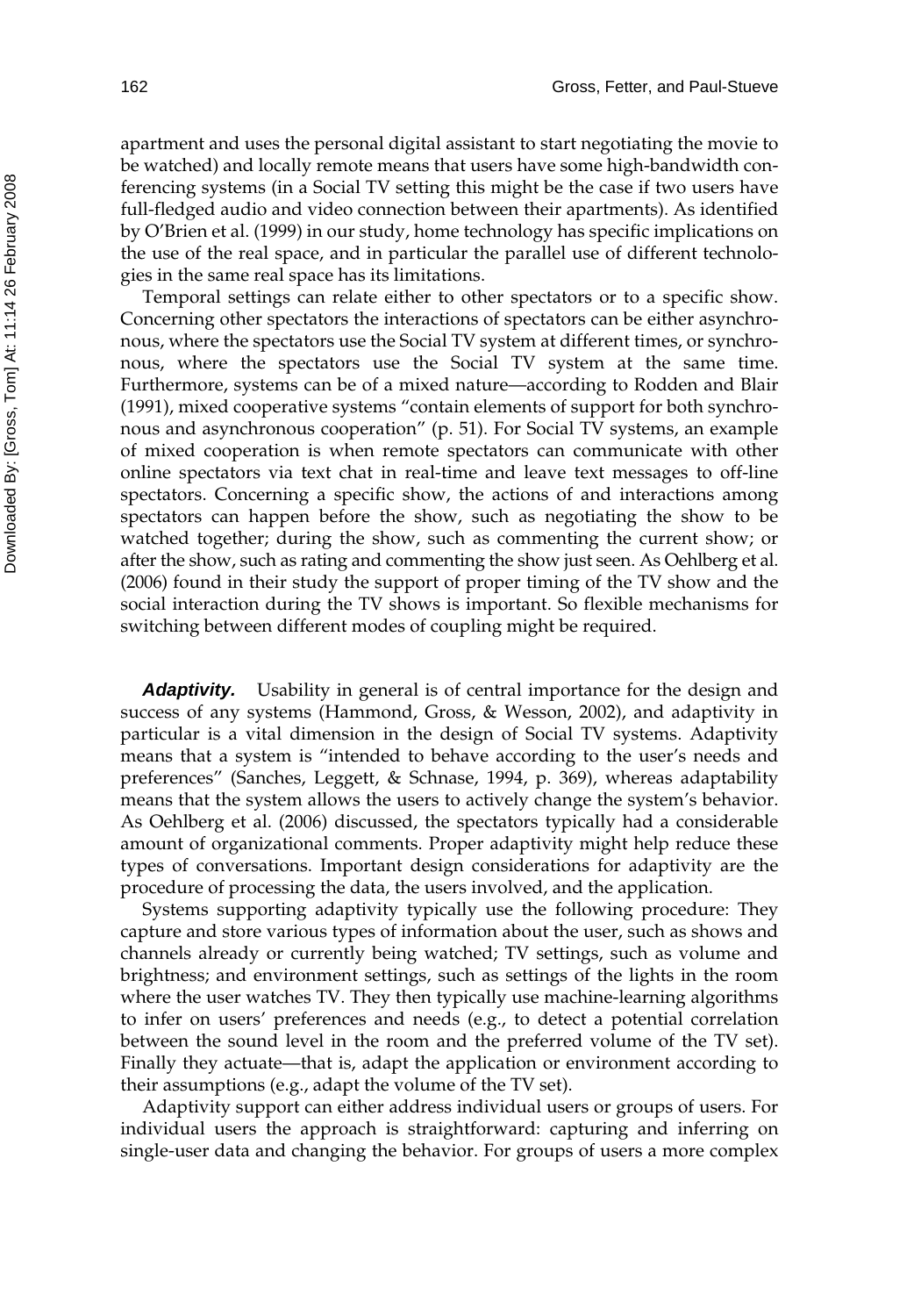approach is necessary typically involving the following steps: capturing the data of each user and establishing individual user profiles, inferring on the individual users' preferences and needs, searching for a common solution that fits all involved users' preferences and needs, and adapting the group settings accordingly.

Applications that are graphical user interface (GUI)-based typically capture the explicit user input from keyboard and mouse activities and adapt the behavior of the applications. Ubiquitous room-based environments capture the implicit input from user presence and activities in rooms, which is typically captured via sensors, and then adapt the room settings accordingly (Abowd, Mynatt, & Rodden, 2002). In the domain of ubiquitous computing, Weiser (1993) pointed out that computing technology will be increasing available and surrounding us and should therefore move to the background of our attention and be mostly invisible to its users. A core requirement to this end is calm technology—that is, the environment should capture the users' state and social context and actions in the environment and infer their needs and wishes rather than requiring users to explicitly give commands to the system (Abowd & Mynatt, 2000; Abowd et al., 2002). Clearly, when watching TV it is important that the interruptions of the spectators by the system are kept to a minimum.

The different design dimensions identified thus far are collected and presented in Table 1. Table 1 contains an overview of references. Overall there are references to all design dimensions—either concerning the whole dimension (with a reference entry in the first row) or concerning a specific point on a dimension (with a reference entry in one or more other cells). The lack of references in a cell can have two distinct reasons—either there is a lack of literature in this field (e.g., Social TV systems for mobile users) or there was simply not enough space in this article to go into the details of a well-established field (e.g., adaptivity in GUI applications).

## *4. SOCIAL TV SUPPORT IN A COOPERATIVE MEDIA SPACE*

To develop technical concepts that aim to provide sophisticated support for Social TV yet stay in the background so the TV spectators can focus on the TV shows and the other spectators rather than on the technology per se, several technical requirements have to be met.

We suggest combining requirements and concepts from the CSCW domain with concepts from the ubiquitous computing domain. Ubiquitous environments (Weiser, 1991) do not burden the user with special requirements, such as particular steps of operation, but provide their functionality as features of the world. They respond to the needs and actions of the heterogeneous users by examining their social, spatial, and temporal context.

The Cooperative Media Space for Social TV (CoMeST) is a context-aware ubiquitous environment allowing natural interaction beyond traditional graphical user interfaces and supporting easy social interaction within colocated groups of users and among distributed groups. To support nonintrusive social interaction, information about the current activities of the users, their locations in space, their social environments, and their availability for conversations and for watching TV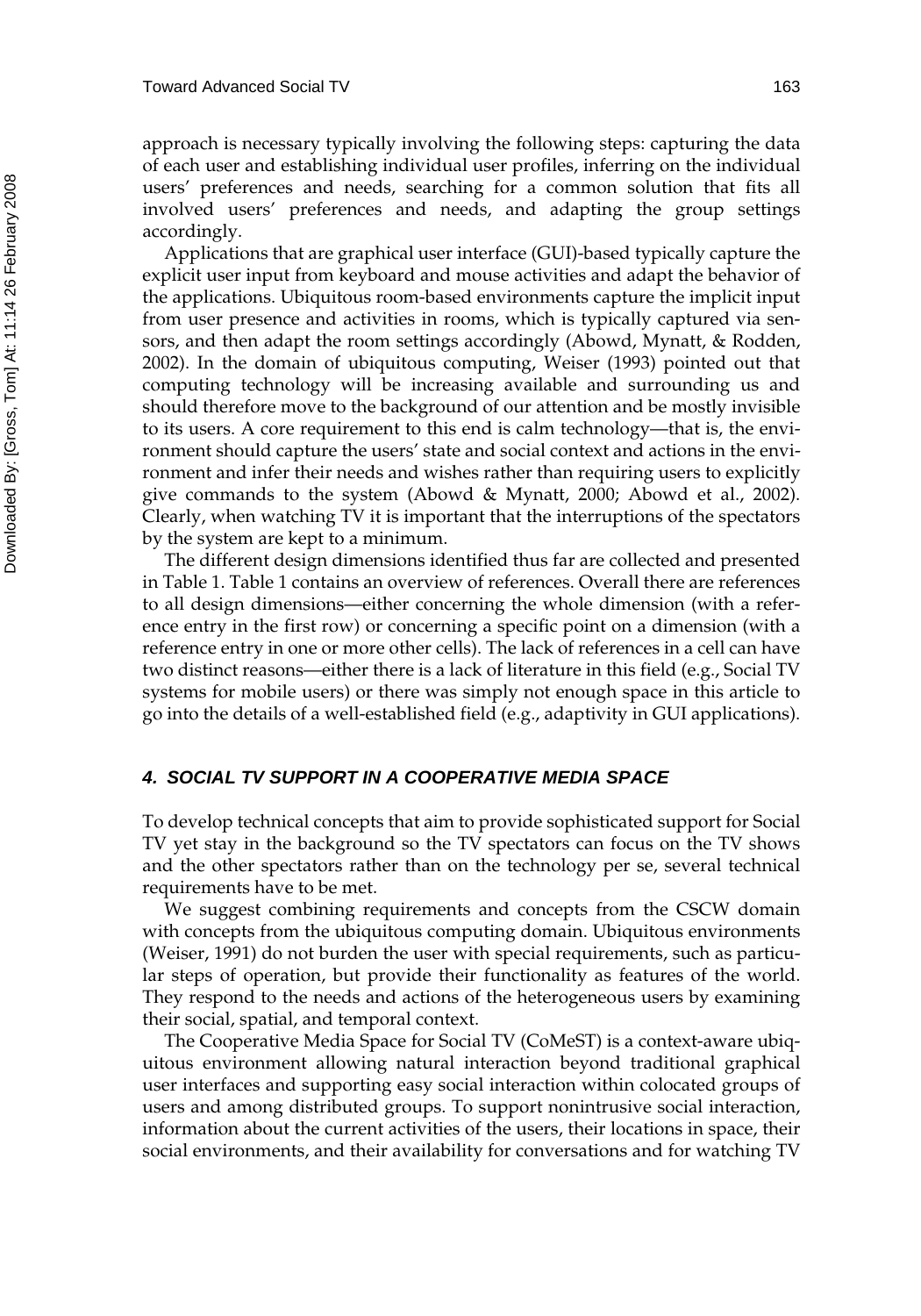| Table 1:                                                                                                                    |                                                                                   |                                                                                      | Overview of Design Dimensions of Social TV Systems, With References to Some Relevant Literature |                                                                                     |           |
|-----------------------------------------------------------------------------------------------------------------------------|-----------------------------------------------------------------------------------|--------------------------------------------------------------------------------------|-------------------------------------------------------------------------------------------------|-------------------------------------------------------------------------------------|-----------|
| Functionality                                                                                                               | Group TV Watching<br>(cf. Coppens et al.,<br>Choudhary, 1991)<br>2005; Dewan &    | (cf. Dourish & Bly, 1992;<br>Regan & Todd 2004)<br>Communication<br>Presence Info. / |                                                                                                 | (cf. Resnick & Varian, 1997)<br>Recommendations                                     |           |
| Social settings: size<br>(cf. Oehlberg et al., 2006)                                                                        | Individuals                                                                       | Dyads                                                                                | Schlichter, 2000; Marca<br>Groups (cf. Borghoff &<br>& Bock, 1992)                              | Communities (cf. Preece,<br>2000; Rheingold, 1996)                                  | Subgroups |
| Spatial settings: absolute<br>$(ct.$ Jones et al., $2004$ )                                                                 | Static                                                                            |                                                                                      | Mobile                                                                                          |                                                                                     |           |
| (cf. Jones et al., 2004; Rodden<br>& Blair, 1991)<br>Spatial settings: relative:                                            | Colocated (cf. O'Brien<br>et al., 1999)                                           | Remote                                                                               | Virtually colocated                                                                             | Locally remote                                                                      |           |
| Temporal settings: spectators<br>(cf. Oehlberg et al., 2006; Rodden<br>& Blair, 1991)<br>Temporal settings: show spectators | Asynchronous                                                                      | Synchronous                                                                          |                                                                                                 | Mixed                                                                               |           |
| (cf. Oehlberg et al., 2006)                                                                                                 | Before                                                                            | During                                                                               |                                                                                                 | After                                                                               |           |
| Adaptivity: procedure<br>(cf. Oehlberg et al.,<br>2006; Sanches et al., 1994)                                               | Capturing                                                                         | Inferring                                                                            |                                                                                                 | Actuating                                                                           |           |
| Adaptivity: users                                                                                                           | Individuals (cf. Abowd<br>2002; Weiser, 1993)<br>& Mynatt, 2000;<br>Abowd et al., |                                                                                      | Groups                                                                                          |                                                                                     |           |
| Adaptivity: application                                                                                                     | interface application<br>Graphical user                                           |                                                                                      |                                                                                                 | Ubiquitous environment (cf. Abowd & Mynatt, 2000; Abowd et al., 2002; Weiser, 1993) |           |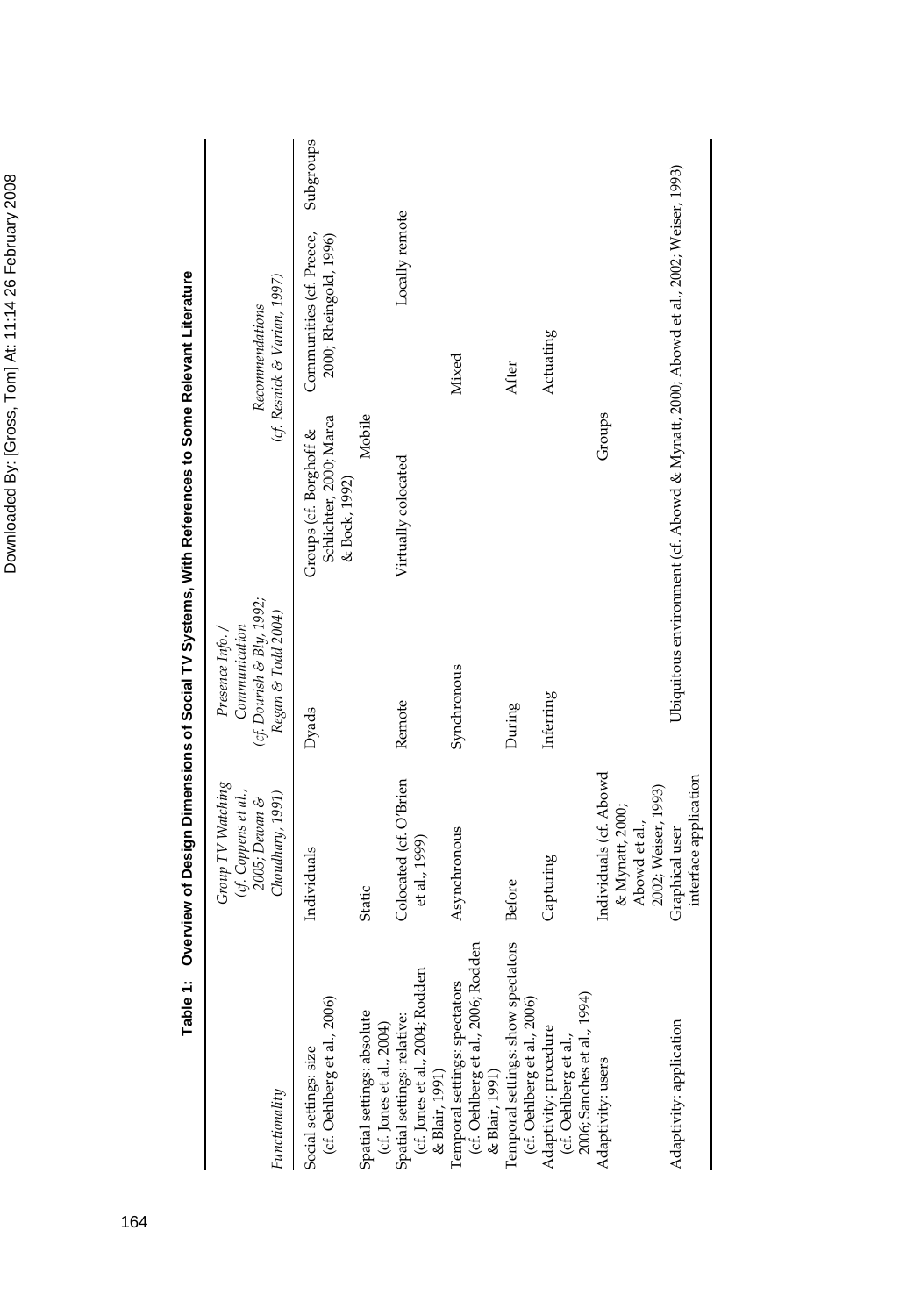is needed. Sensors capturing various data allow for inferring about users and users' context states. Through actuators the environment can support the users in their specific situation and balance between the needs of different users.

Subsequently we introduce CoMeST and its components for support of social interaction and for natural interfaces. First we introduce its components PRIMI and Sens-ation and then describe their integration into CoMeST.

### *4.1 The PRIMI Platform*

PRIMI has been developed for the exploration of novel concepts in the domain of instant messaging with focus on easy support of social interaction in distributed groups (Gross & Oemig, 2005).

PRIMI facilitates the rapid development of the client-server infrastructures for instant messaging. New user interfaces can be easily integrated and custom and standard communication protocols are supported using a component-based approach founded on a plug-in architecture. It is generic and can integrate the functionality of other applications as well as be integrated into other applications. It may be distributed in a preconfigured manner as an end user application or configurable for expert users and developers.

PRIMI has a central kernel, the core of the platform, which is composed of two high-level and two low-level services. The high-level services are the ConnectorService and the AwarenessService. The ConnectorService is responsible for the integration of communication plug-in components. It is based on the low-level PluginService. The other high-level service, the AwarenessService, takes care of awareness information, which can be communicated with other applications. The low-level services are the PluginService and the LogService. The PluginService manages the loading and unloading of plug-in components. This can happen at start-up or at runtime via a network connection. The LogService allows for multilevel logging and wraps the logging of plug-in components; hence, plug-in component developers do not have to care about the logging details of PRIMI. There are two types of plug-in components in PRIMI. Communication plug-ins allow for the integration of different communication protocols, while user interface plug-ins allow for flexible user interface integration. An overview of PRIMI is given in Figure 2.

The PRIMI-AV extension of PRIMI supports text, audio, and audio–video chat. A topic-based communication mechanism allows users to join a topic-based conversation using different media. This can be several audio or video streams at once, or even still pictures. For instance, if a user wants to watch a movie with others, she can start a topic-based communication in which she broadcasts the title of the movie. Others can browse the current titles and join a topic-based communication, add their desired communication channels, and talk about the film with the others.

PRIMI-AV uses the Sens-ation platform (described next) to handle the communication management. Every PRIMI-AV client provides three software sensors. An availability status sensor feeds the active technical availability of different communication channels of a PRIMI user, such as streaming content or media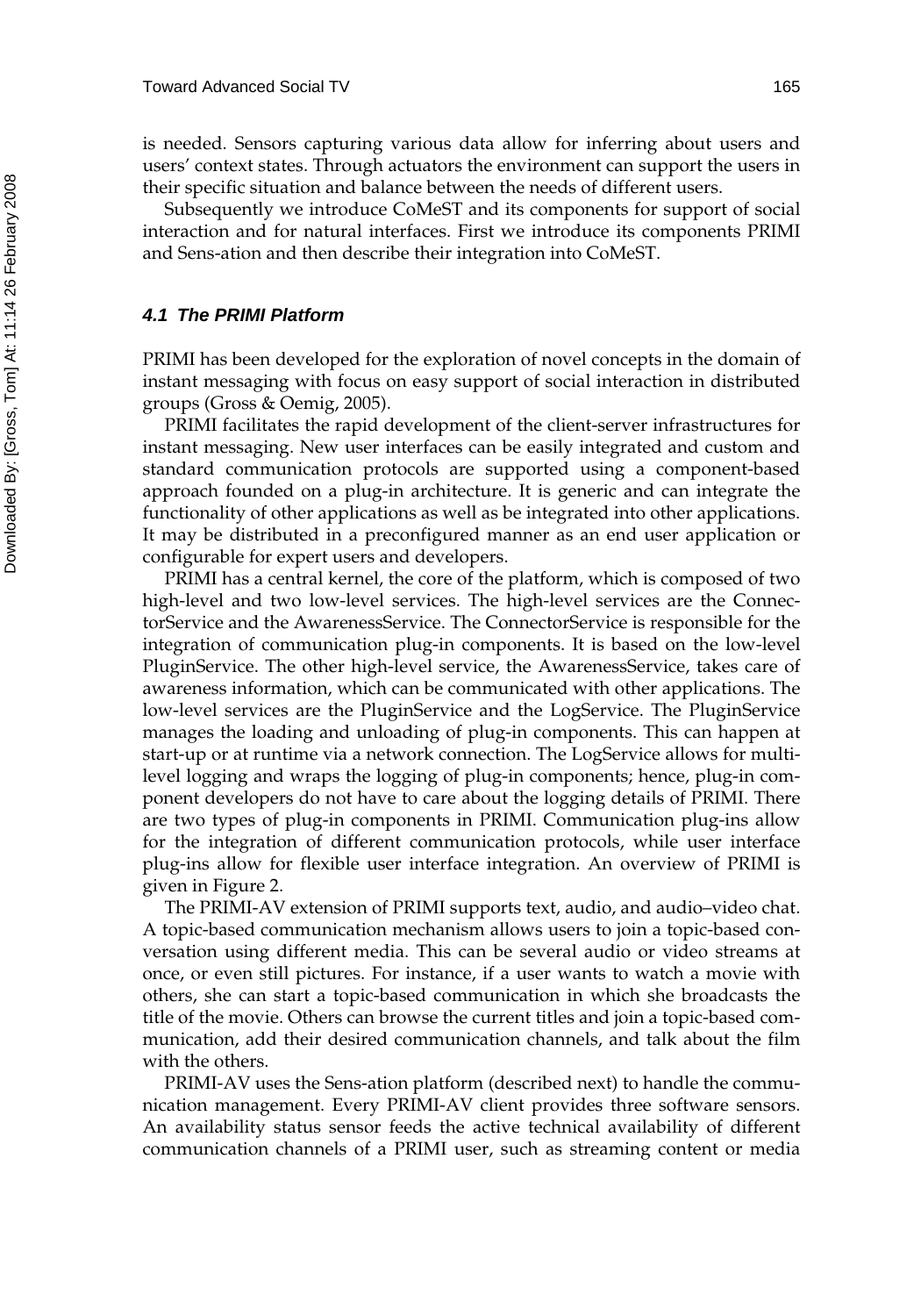

**FIGURE 2** Schematic overview of the PRIMI software architecture.

data, to the Sens-ation platform. The communication request sensor reflects the user's intent to communicate with other users. It contains information about the addressees and the desired communication channels. The communication state sensor feeds the actual communication status of the PRIMI-AV client to the Sens-ation platform. To react on changes in the communication environment and on communication requests, every PRIMI-AV client subscribes to the software sensors of all other PRIMI-AV clients. PRIMI-AV streams audio and video content using the Real-time Transport Protocol (Schulzrinne et al., 2003) and uses the functionality of PRIMI for text-based communication via XMPP; exchange of raw data takes place via socket connections. An extended GUI provides access to the features of PRIMI-AV. An overview of the software architecture of the PRIMI-AV plug-in is given in Figure 3.



**FIGURE 3** Schematic overview of the PRIMI-AV software architecture.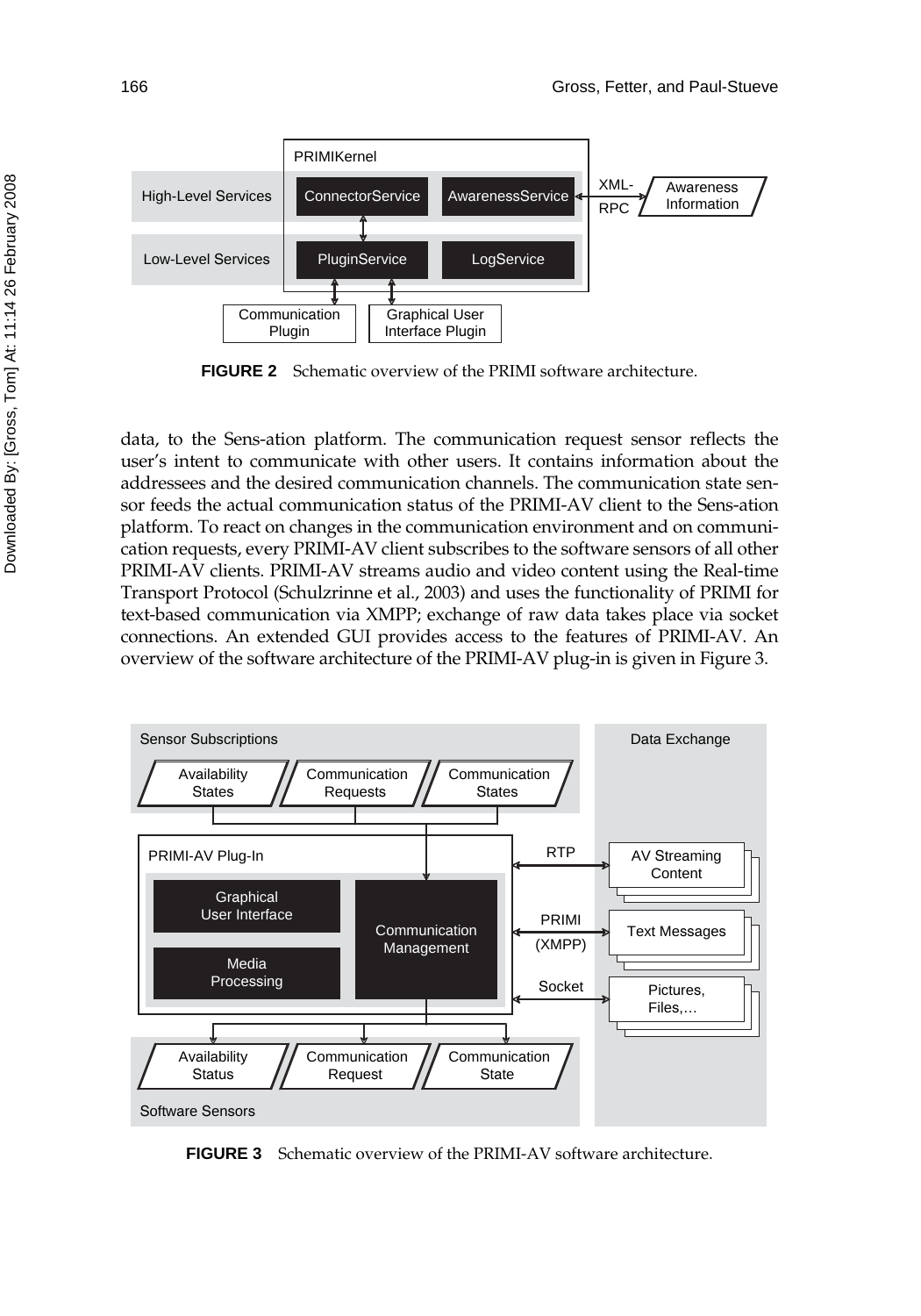#### **Toward Advanced Social TV** 167

PRIMI is developed using the Java 2 Standard Edition 5.0 platform (J2SE 5.0) (Sun Microsystems Inc., 2006). Hence, it can be used on any operating system that provides a J2SE 5.0 runtime environment. The PRIMIKernel, a basic graphical user interface plugin, and a connector plugin are currently realized. The connector plug-in provides access to XMPP (Day, Aggarwal, et al., 2000; Day, Rosenberg, et al., 2000). It is based on the Smack API Library (Ignite Realtime, 2006). An XML-RPC (Winer, 1999) handler is integrated for the communication of awareness information. PRIMI-AV is optional and can be used to replace the basic graphical user interface plug-in of PRIMI. Like PRIMI it is developed using the Java 2 Standard Edition 5.0 platform (J2SE 5.0).

#### *4.2 The Sens-ation Platform*

Sens-ation is a service-oriented platform developed to free developers of context aware environments from technical constraints and details of sensors and actuators (Gross, Egla, & Marquardt, 2006). It can handle a variety of sensor and actuator hardware and software, at the same time abstracting from technical details of sensor data formats, protocols, and concurrency. Sensor values can be accessed from any location and various applications in nearly real time while a history of all earlier sensor values is provided. As a generic and service-oriented platform, Sens-ation can be used as middleware between applications and the sensor and actuator hardware or act on its own by directly controlling actuators dependent on current and past sensor values. Figure 4 shows an overview of the Sens-ation platform.

The communication with the sensors is realized through adapters. These are responsible for the introduction of new sensors to the platform and for the preprocessing of the sensor data. They abstract the technical details by translating raw sensor data into EventXML format, an XML-based format for the description of various types of sensor events. The adapters buffer sensor events, notify the platform, and send EventXML data to Sens-ation.

Handlers in Sens-ation take care of the different sensors. They register new sensor locations and sensor types to the platform. Sensor ports route incoming sensor data to the sensor data storage, the inference engines, subscription managers, and the gateways. Historic sensor data are stored in a database. Every incoming sensor event is stored to enable inferring using past and present sensor data.

At the moment, two mechanisms process sensor data: the inference engine and the subscription manager. Custom inference on data may be integrated in the Sens-ation platform as inference engine. Via subscriptions defined on application level, it is possible to filter sensor event data. These data are directly forwarded to the subscribing applications via the publishing mechanism of Sens-ation.

The sensor event data can be accessed via several different gateways. Sensation provides Web services, basic XML-RPC, socket connections via TCP/IP, a CGI interface, and an HTML interface.

The current Sens-ation version 3.1 is realized with J2SE 5.0, Apache Axis (The Apache Software Foundation, 2005), a MySQL database (MySQL AB, 2006), and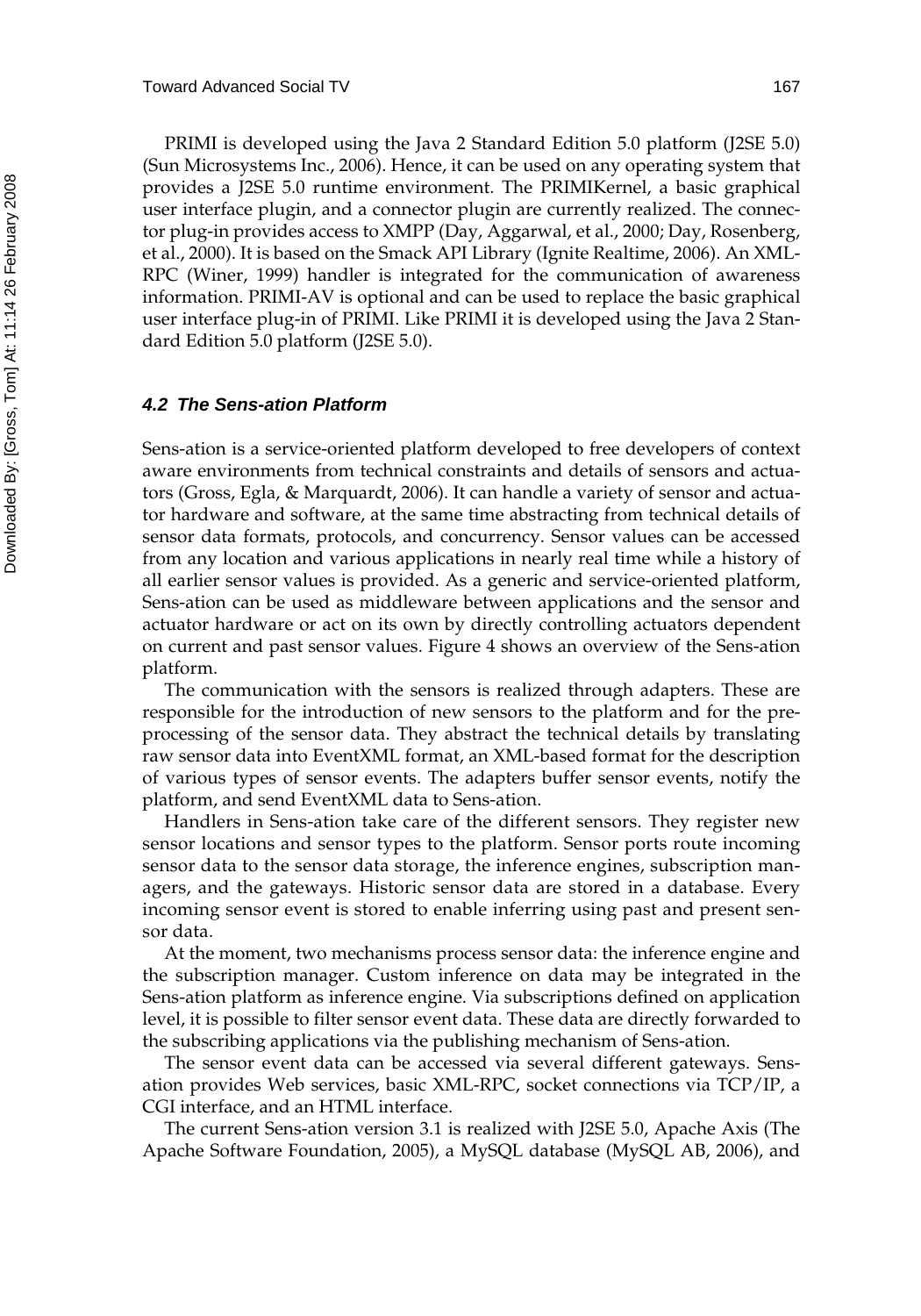

**FIGURE 4** Schematic overview of the Sens-ation software architecture.

standard protocols. It is therefore highly portable and can be easily integrated with other platforms.

## *4.3 The Integrated CoMeST Platform*

All technologies—the PRIMI platform and its PRIMI-AV extension as well as the Sens-ation platform—have been integrated into CoMeST. Leveraging the described platforms, components and technologies we are able to build up a technological framework converging in CoMeST for advanced Social TV according to the aforementioned scenario. Figure 5 shows the overall CoMeST software architecture.

As the PRIMI platform offers a solid base for context-aware social software, a huge part of the functionality can be integrated into PRIMI in form of a SocialTV GUI plug-in. The SocialTV GUI plug-in is tightly connected with PRIMI via the PluginService. It provides the basic TV functionality. For this purpose the Receiver Module allows the input of multiple different video signals and formats. Such a module can be arbitrarily expanded from using analog or digital TV via TV cards over streaming media from Internet video platforms (e.g., YouTube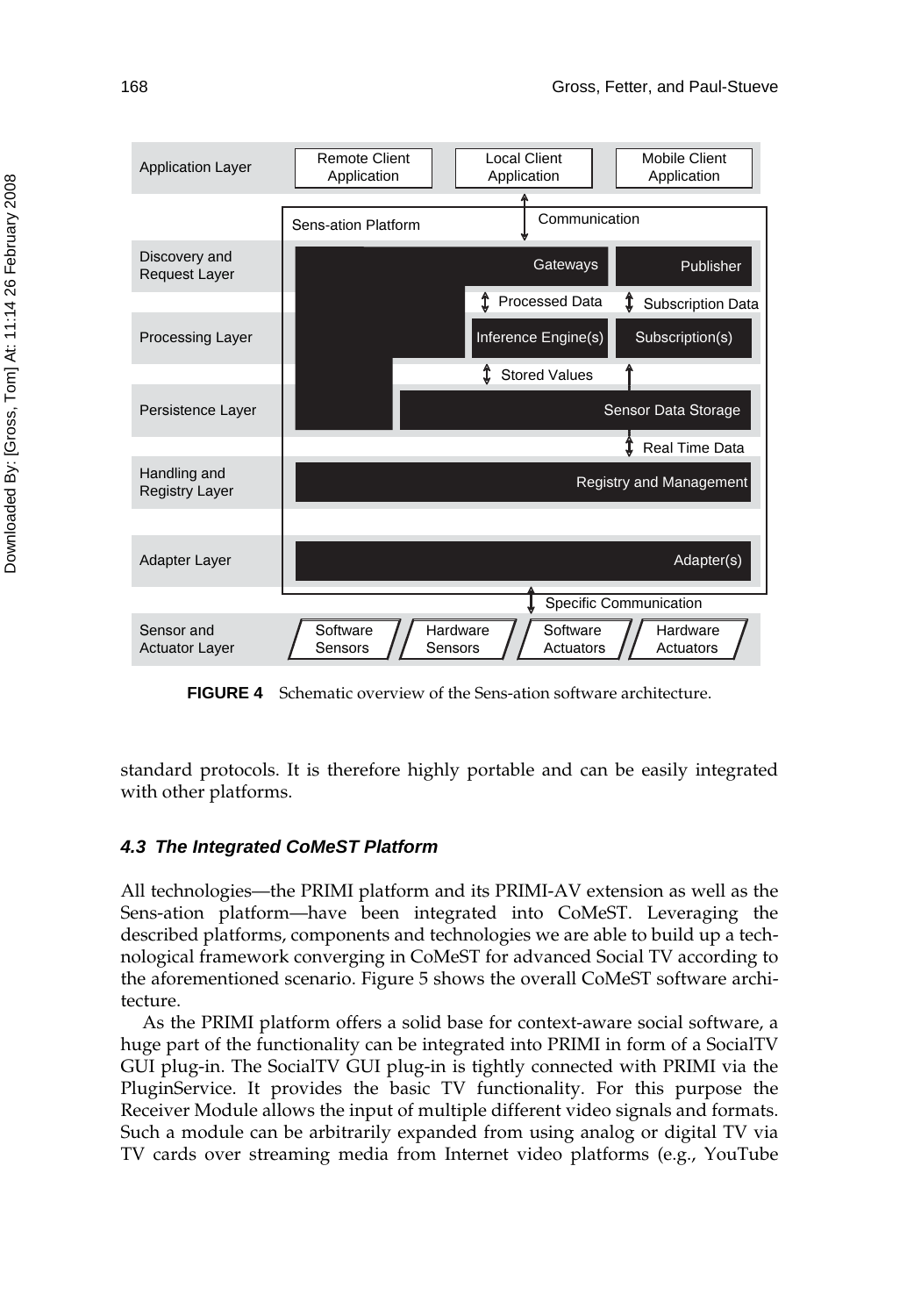

**FIGURE 5** Schematic overview of the CoMeST software architecture.

[2006]), video on-demand services (e.g., NTL [NTL Group Ltd., 2006]), or personal online video recorders up to the personal video collection or WebCams as a source. The GUI Processor takes the selected video signal, presents it on the screen, and shows presence and context information of buddies enabling text chats or showing live video streams of the other viewers overlaid on the right side of the screen. In addition, the GUI Processor acts as a controller delegating the user inputs to the modules responsible for the TV program input as well as the parts ensuring communication and awareness.

The MovieMatch Engine is an extension of the Sens-ation platform, which can create substantial user profiles from the persistent data. These profiles can be used to serve as a data source for a recommender system. Based on the history of watched movies from all users involved in a certain social gathering, the software can suggest a movie that most likely fits the group's needs. MovieMatch is rooted in the MatchBase concept and technology for analyzing user behavior, inferring user profiles, and comparing user profiles (Gross, Braun, & Krause, 2006).

The communication between the individual components of this technological framework works as follows. The PRIMIKernel communicates with the SocialTV GUI plug-in via the PRIMI plug-in mechanism based on Java interfaces. The PRIMIKernel receives awareness information and adaptation commands from the Sens-ation Platform via XML-RPC calls; in return the PRIMIKernel acts as a software sensor and sends information that it receives from the users in the GUI, such as online states, channels, and movies watched, back to Sens-ation via XML-RPC. And the Sens-ation Platform communicates with the MovieMatch Engine via a Web Service gateway. Finally, the communication between the individual installations of the client software at the different sites (i.e., apartments of spectators) is based on the Smack API Library implementation of XMPP.

The data on all users including their actions and preferences are stored in a central instance of the Sensor Data Storage. These data include past and present information on users' login and logout and thus presence in the system, history of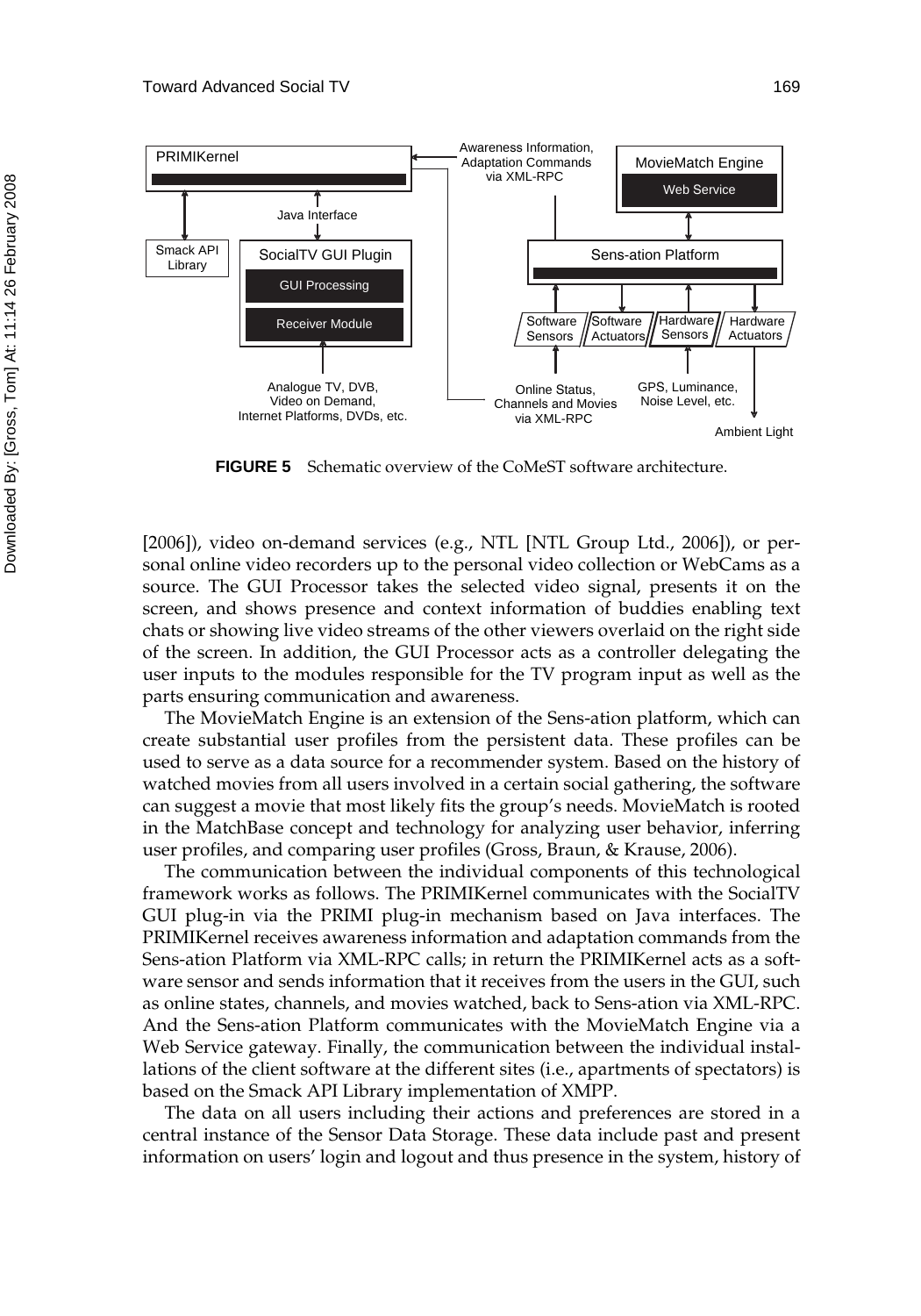channels and shows already seen, ratings and comments to channels and shows, settings of the TV set such as volume and luminance, settings to rooms such as lightning, and so forth. All these data are available and used for only inference and adaptation within the CoMeST platform and cannot be accessed from outside. So, for instance, the history of shows and channels a user has seen are used only to infer each user's interest profile, and the details of the shows and channels seen and rated cannot be directly accessed by other users or systems.

### *5. DISCUSSION AND CONCLUSIONS*

In this article we presented a brief survey of existing work on Social TV. We have derived design dimensions for Social TV support. CoMeST is intended to provide flexible support for Social TV both for the particular scenario previously depicted and along the general design dimensions elaborated earlier.

With respect to the previous scenario, the PRIMIKernel is the place where all information runs together. So when Peter checks the presence status of his buddies, or is chatting with his friends on the display or via the mobile client, it is always the ConnectorService in charge. Via the AwarenessService it is possible to get concrete information about the context of his friends. The AwarenessService receives the information and the commands as requests for adapting the GUI for the users from the Sens-ation platform.

The Sens-ation platform incorporates various hardware and software sensors for capturing information about users. For instance, in extension of the previous scenario, Paul's position can be tracked with a GPS hardware sensor, which communicates the position data via the Adapters to the Sens-ation platform. So it is possible for Peter to see Paul's position. Peter has just to subscribe for a notification event to be noticed when Paul is in a certain range of his house (if Paul has granted access to these data). Using software sensors, it is also possible to detect the title of the video, TV channel, or movie currently watched in the TV application. In a similar way luminance or noise data collected by hardware video and audio sensors can trigger hardware and software actuators to adjust the light situation or control the volume as described in the scenario. By using the sensor data history collected over multiple, connected Sens-ation instances and data-mining techniques, it is possible to adapt the environment to best fit all users' preferences.

From a broader perspective and along the design dimensions previously described, CoMeST is intended to provide flexible support for Social TV as follows:

- It captures the position and interaction of the users with the environment and with each other and *adapts its settings and behavior* to the evolving needs of the local parties. Besides the functionality already described, it can capture who is present and log in arriving users and log out leaving users automatically. Through a multiuser mode in the instant messaging functionality, it can manage any number of synchronously logged-in users on one machine.
- It *provides unobtrusive distant interaction* through subtle cues on the presence and online states of remote TV buddies as well as on incoming text messages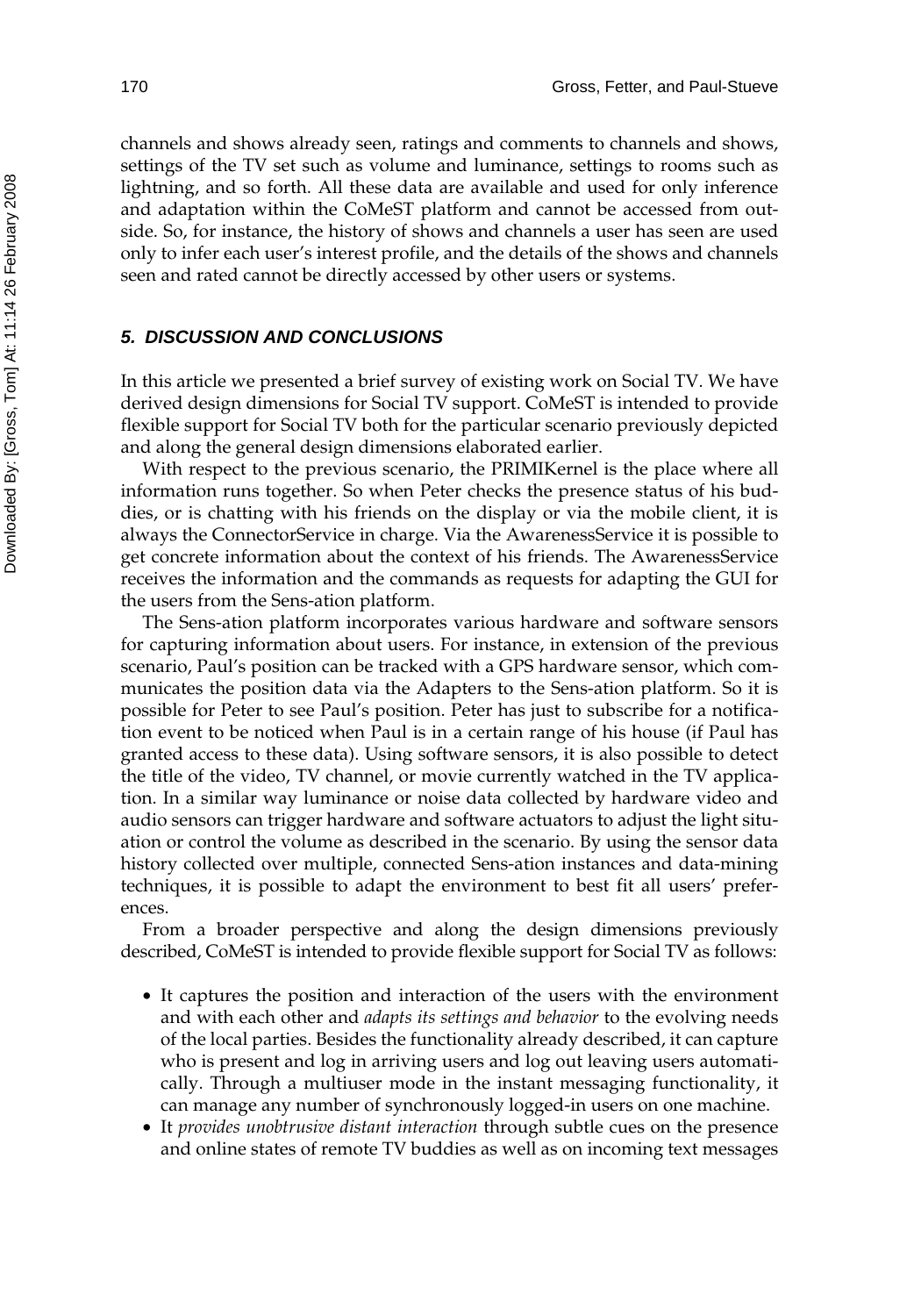or audio and video chat requests (e.g., through subtle ambient sounds, or through subtle changes of the lights).

• It *protects the privacy of the TV spectators* involved by allowing users to specify their preferences if they want to get logged in and out automatically and about what to share with others (e.g., the degree of personal details on presence; the degree of the details of the channel and show currently being watched; the degree of the details of the persistent storage of data on persons, channels, shows, etc.).

We are currently working on the completion of the implementation of the CoMeST technological framework. In the current state the PRIMI platform (Gross & Oemig, 2005) including privacy protection through selective information disclosure (Gross & Oemig, 2006), and the Sens-ation platform (Gross, Egla, et al., 2006) including all necessary sensors and actuators (Gross & Marquardt, in press), and MatchBase including user profiling and comparison (Gross, Braun, et al., 2006), have all been implemented as previously described. We have developed concepts for the SocialTV GUI plug-in, and the MovieMatch Engine, but their implementation and integration is not yet completed.

Overall it is clear that the scenario in mind has an influence on the design dimensions considered and the concept of the technical platform designed and developed. The particular focus of this article was to contribute to the analysis and design of viewer- and context-sensitive group TV watching in both colocated and distributed settings. Other issues such as technical challenges and solutions for broadcasting, digital rights management, and so forth, are certainly also of vital importance for Social TV systems but had to be left out because of a lack of space.

## *REFERENCES*

- Abowd, G. D., & Mynatt, E. (2000). Charting past, present, and future research in ubiquitous computing. *ACM Transactions on Computer-Human Interaction, 7*(1), 29–58.
- Abowd, G. D., Mynatt, E., & Rodden, T. (2002). The human experience. *IEEE Pervasive Computing-Journal on Mobile and Ubiquitous Systems, 1*(1), 48–57.
- Ackermann, M. S., Hindus, D., Mainwaring, S. D., & Starr, B. (1997). Hanging on the wire: A field study of an audio-only media space. *ACM Transactions on Computer-Human Interaction 4*(1), 39–66.
- Agamanolis, S. (2006). At the intersection of broadband and broadcasting: How ITV technologies can support human connectedness. *Proceedings of the European Conference on Interactive Television - EuroITV 2006*, 17–22.
- Begole, J., Rosson, M. B., & Shaffer, C. A. (1999). Flexible collaboration transparency: Supporting worker independence in replicated application-sharing systems. *ACM Transactions on Computer-Human Interaction, 6*(6), 95–132.
- Borghoff, U. M., & Schlichter, J. H. (2000). *Computer-supported cooperative work: Introduction to distributed applications*. Heidelberg, Germany: Springer-Verlag.
- Bove, V. M., & Agamanolis, S. (2006). *Vision television*. Retrieved April 1, 2007, from http:// web.media.mit.edu/~stefan/vtv/index.html
- Coates, T. (2006). *Social software for set-top boxes*. Retrieved February 10, 2006, from http:// www.plasticbag.org/archives/2005/03/social\_software\_for\_settop\_boxes/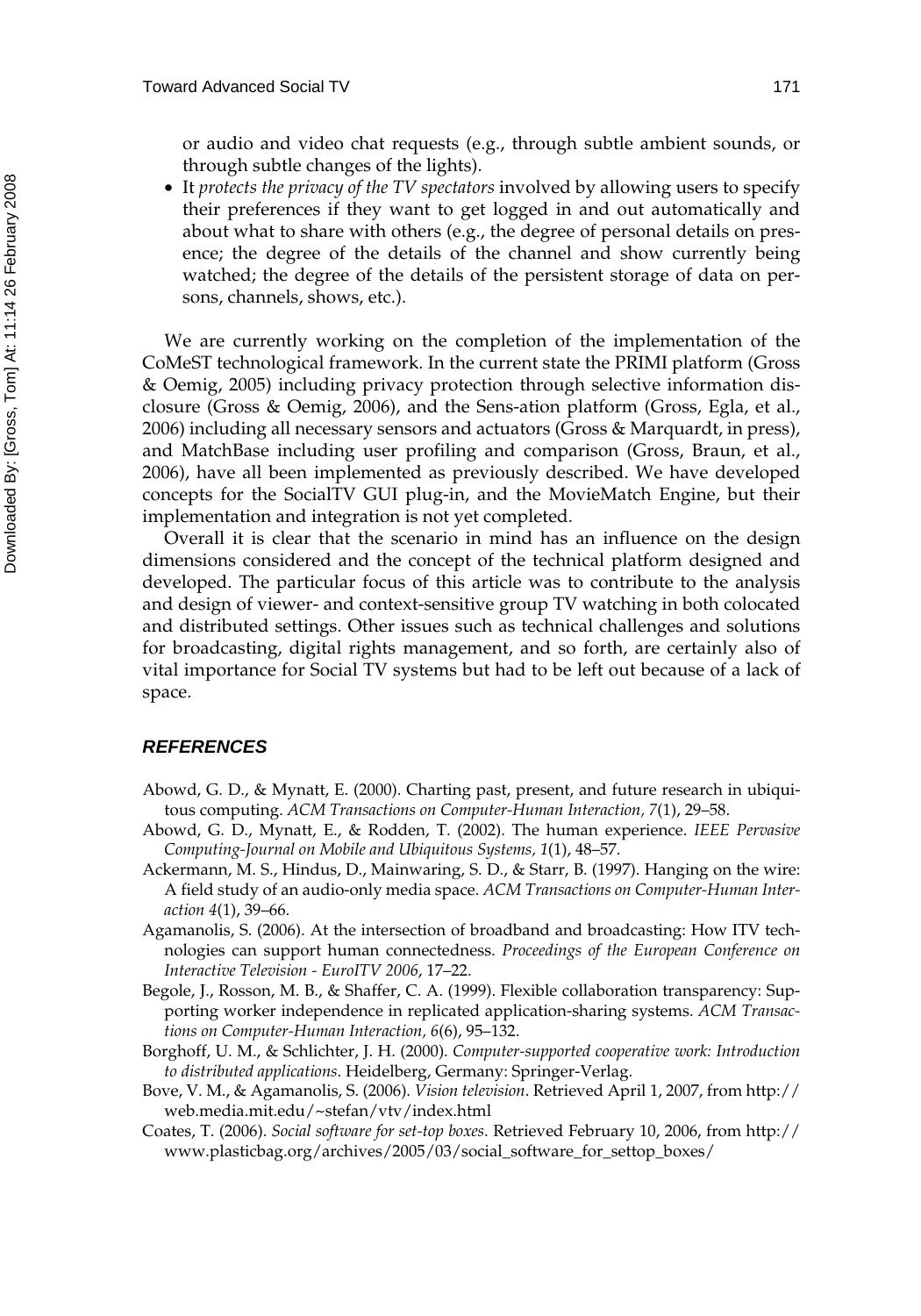- Coppens, T., Vanparijs, F., & Handelkyn, K. (2005). *AmigoTV: A social TV experience through triple-play convergence*. Paris: Compagnie Financiere Alcatel.
- Day, M., Aggarwal, S., Mohr, G., & Vincent, J. (2000). *Instant messaging / Presence protocol pequirements - RFC 2779.* The Internet Engineering Task Force. Retrieved April 1, 2007, from http://www.ietf.org/rfc/rfc2779.txt
- Day, M., Rosenberg, J., & Sugano, H. (2000). *A model for presence and instant messaging (RFC 2778).* The Internet Engineering Task Force. Retrieved April 1, 2007, from http:// www.ietf.org/rfc/rfc2778.txt, 2000b
- Dewan, P., & Choudhary, R. (1991). Flexible user interface coupling in a collaborative system. In *Proceedings of the Conference on Human Factors in Computing Systems - CHI¢91* (pp. 41–48). New York: ACM Press.
- Dourish, P., & Bly, S. (1992). Portholes: Supporting awareness in a distributed work group. In *Proceedings of the Conference on Human Factors in Computing Systems - CHI¢92* (pp. 541–547). New York: ACM Press.
- Garfinkel, H. (1967). *Studies in ethnomethodology.* Englewood Cliffs, NJ: Prentice-Hall.
- Gaver, W. W., Moran, T., MacLean, A., Lövstrand, L., Dourish, P., Carter, K. A., et al. (1992). Realising a video environment: EUROPARC's RAVE system. In *Proceedings of the Conference on Human Factors in Computing Systems - CHI¢92* (pp. 27–35). New York: ACM Press.
- Gross, T., Braun, S., & Krause, S. (2006). MatchBase: A development suite for efficient context-aware communication. In *Proceedings of the Fourteenth Euromicro Conference on Parallel, Distributed, and Network-Based Processing - PDP 2006* (pp. 308–315). Lost Alamitos, CA: IEEE Computer Society Press.
- Gross, T., Egla, T., & Marquardt, N. (2006). Sens-ation: A service-oriented platform for developing sensor-based infrastructures. *International Journal of Internet Protocol Technology, 1*(3), 159–167.
- Gross, T., & Marquardt, N. (2007). CollaborationBus: An editor for the easy configuration of ubiquitous computing environments. In *Proceedings of the Fifteenth Euromicro Conference on Parallel, Distributed, and Network-Based Processing - PDP 2007 (pp. 307–314).* Los Alamitos, CA: IEEE Computer Society Press.
- Gross, T., & Oemig, C. (2005). PRIMI: An open platform for the rapid and easy development of instant messaging infrastructures. In *Proceedings of the 31st EUROMICRO Conference on Software Engineering and Advanced Applications - SEAA 2005* (pp. 460–467). Los Alamitos, CA: IEEE Computer Society Press.
- Gross, T., & Oemig, C. (2006). From PRIMI to PRIMIFaces: Technical concepts for selective information disclosure. In *Proceedings of the 32nd EUROMICRO Conference on Software Engineering and Advanced Applications - SEAA 2006* (pp. 480–487). Los Alamitos, CA: IEEE Computer Society Press.
- Gross, T., & Prinz, W. (2004). Modelling shared contexts in cooperative environments: concept, implementation, and evaluation. *Computer Supported Cooperative Work: The Journal of Collaborative Computing, 13*(3–4), 283–303.
- Gross, T., Stary, C., & Totter, A. (2005). User-centered awareness in computer-supported cooperative work-systems: Structured embedding of findings from social sciences. *International Journal of Human-Computer Interaction, 18*(3), 323–360.
- Hammond, J., Gross, T., & Wesson, J. (Eds.). *Usability: Gaining a competitive edge*. Dordrecht, The Netherlands: Kluwer Academic.
- Ignite Realtime. *Ignite Realtime: Smack API.* Retrieved May 1, 2007, from http://www. igniterealtime.org/projects/smack/index.jsp
- ITU. *ITU Telecommunication Standardisation Sector (ITU-T)–IPTV Focus Group (FG IPTV).* Geneva, Switzerland: International Telecommunication Union. Retrieved February 10, 2006, from http://www.itu.int/ITU-T/IPTV/